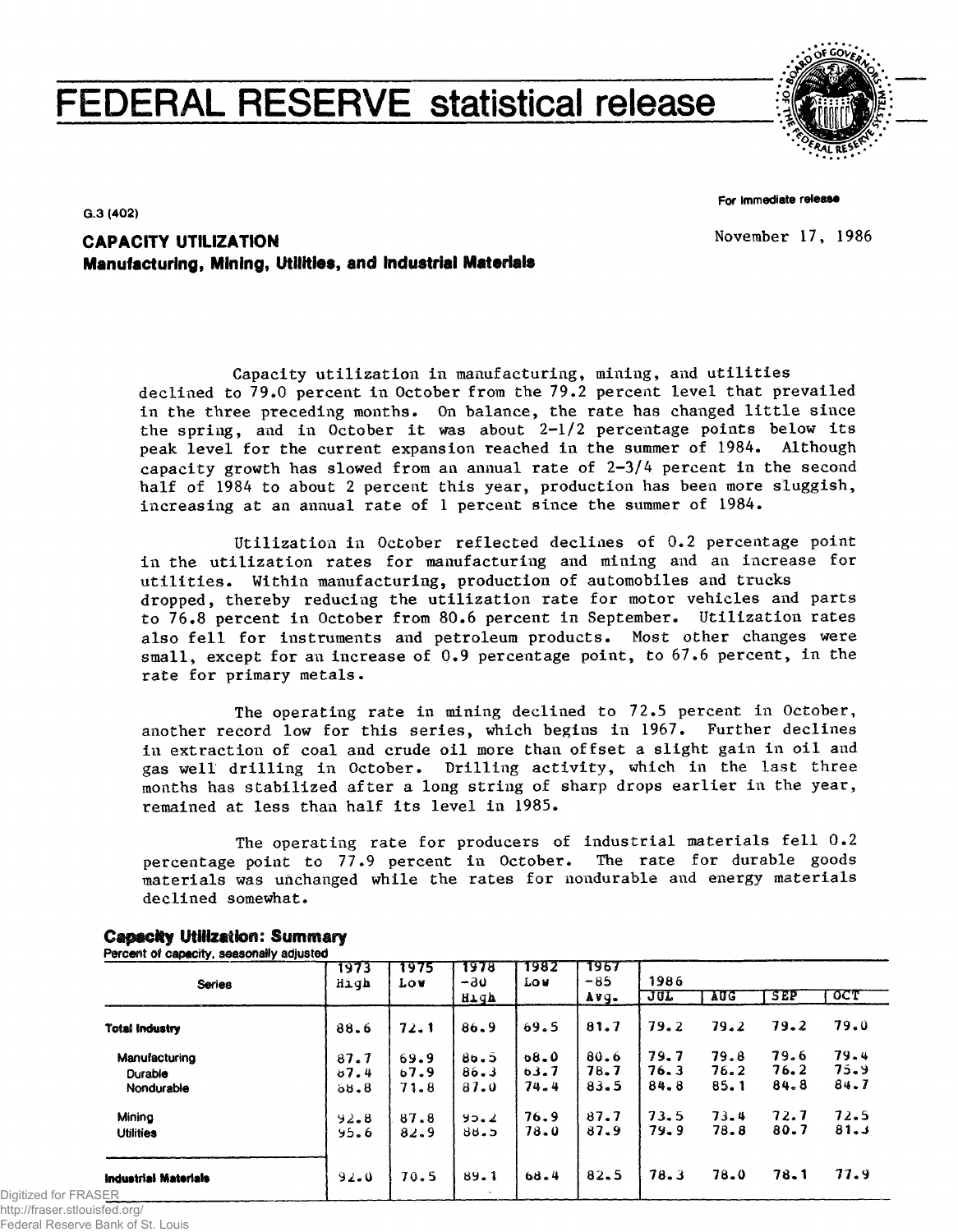## **CAPACITY UTILIZATION**



Digitized for FRASER http://fraser.stlouisfed.org/ Federal Reserve Bank of St. Louis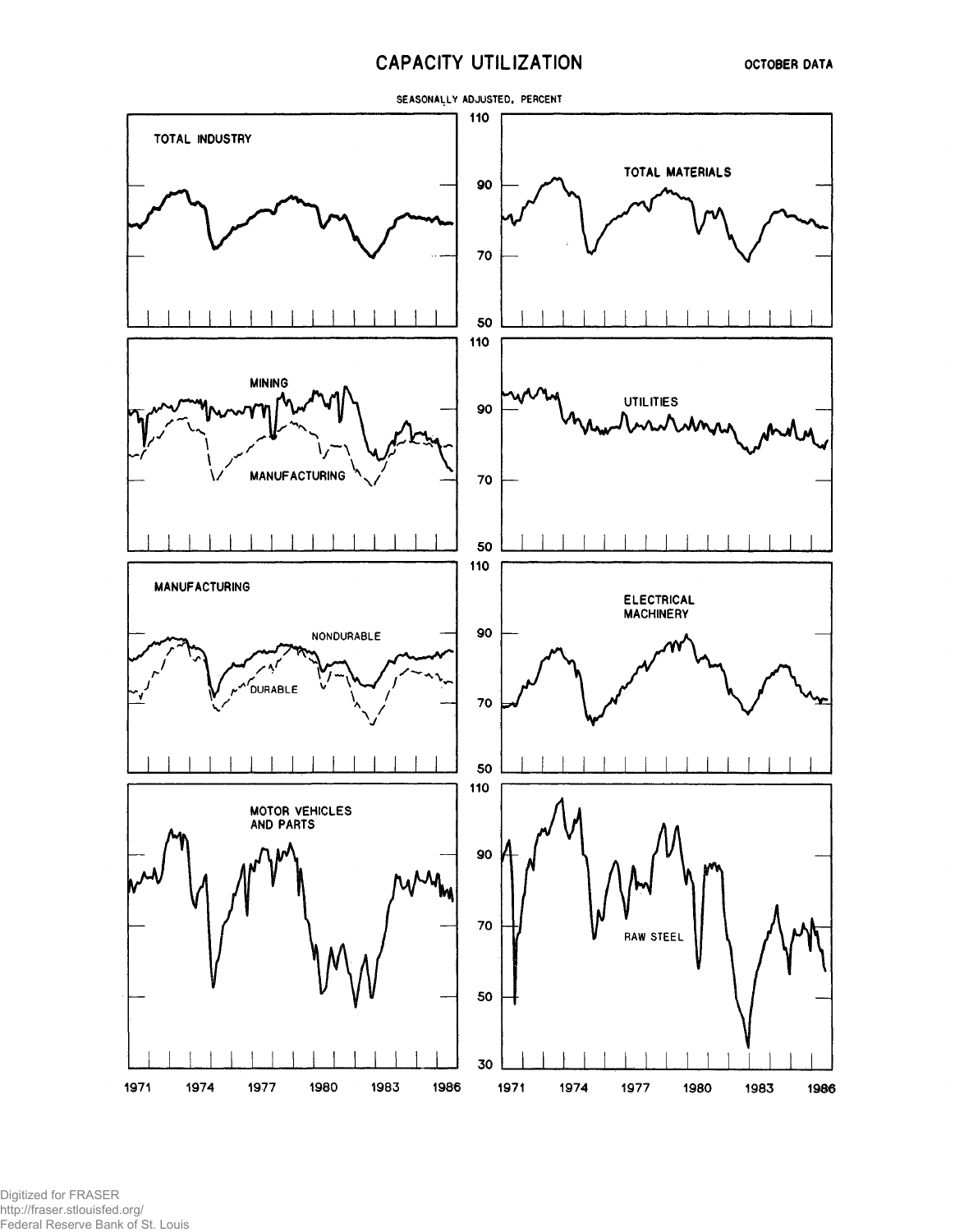### **MANUFACTURING, MINING AND UTILITIES**

#### Table 1

**Capacity Utilization** 

| Monthly, seasonally adjusted, percent of capacity |  |  |
|---------------------------------------------------|--|--|
|                                                   |  |  |

|                                     | 197.1     | 1975 <sub>1</sub> | 1978 1    | 1982      | 1967 <sub>1</sub> | 1985.  |            |          |            |          |          |          |          |               |        |
|-------------------------------------|-----------|-------------------|-----------|-----------|-------------------|--------|------------|----------|------------|----------|----------|----------|----------|---------------|--------|
| <b>Series</b>                       | High A    | Lo v              | $-80$     | Lov       | $-85$             | OCT    | 1986       |          |            |          |          |          |          |               |        |
|                                     |           |                   | High      |           | Avg.              |        | <b>FEB</b> | MAR      | <b>APR</b> | MAY      | JUN      | JUL      | AUG.     | SEP.          | OCT    |
|                                     |           |                   |           |           |                   |        |            |          |            |          |          |          |          |               |        |
| <b>Total Industry</b>               | $88 - 61$ | 72.11             | 86.91     | 69.51     | 81.71             | 79.71  | $80 - 2$   | 79.0     | 79.5       | 79.1     | 79.0     | 79.2     | 79.2     | 79.2          | 79.0   |
| Manufacturing                       | 87.71     | 69.91             | 86.51     | 68.01     | 80.61             | 79.41  | 80.2       |          | 79.1.79.9  | 79.4     | 79.3     | 79.7     | 79.8     | 79.6          | - 79.4 |
| Primary processing                  | 91.91     | 68.31             | 89.11     | 65.11     | 81.71             | 82.81  | 83.6       | 82.4     | 83.2       | 82.9     | $82 - 7$ | 82.9     | 83.3     | 83.3          | 83.6   |
| Advanced processing                 | 86.01     | 71.11             | $85 - 11$ | 69.51     | $80 - 11$         | 77.91  | 78.6       | 77.4     | 78.5       | 78.0     | 77.7     | 78.4     | 78.0     | 77.8          | - 77.5 |
| Durable manufacturing               | 87.41     | 67.91             | 86.31     | $63 - 71$ | 78,71             | 77.21  | 77.7       | 76.5     | 77.1       | 76.1     | 75.7     | 76.3     | 76.2     | 76.2          | 75.9   |
| Stone, clay and glass products      | 89.31     | 67.11             | 86.61     | 62.91     | 77.81             | 80.81  | 82.3       | 82.6     | 83.6       | 82.4     | 82.7     | 81.7     | 81.5     | 82.6          |        |
| Primary metals                      | 101.91    | 67.01             | $97 - 11$ | 45.81     | 80.11             | 74.01  | 72.9       | 69.3     | 71.0       | 68.1     | $65 - 1$ | 67.2     | 67.2     | 66.7          | - 67.6 |
| Iron and steel, subtotal            | 105.81    | 66.61             | 100.31    | 37.61     | 79.41             | 69.71  | 67.5       | 62.6     | 64.0       | 58.9     | 57.1     | $60 - 7$ | 59.9     | 58.5          |        |
| Nonferrous metals, subtotal         | 95.61     | $62 - 11$         | $91 - 11$ | 60.81     | 81.31             | 80.81  | 81.4       | 79.7     | 81.9       | 82.5     | 77.6     | 77.2     | 78.3     | 79.2          |        |
| Fabricated metal products           | 85.01     | 64.71             | 87.41     | 61.31     | 77.91             | 80.91  | $81 - 2$   | 80.6     | 81.0       | 79.7     | 79.8     | 79.1     | 79.1     | 79.2          | 79.2   |
| Nonelectrical machinery             | 89.01     | 68.21             | 86.01     | $62 - 91$ | 78.51             | 72.61  | 72.9       | 71.7     | 71.0       | 71.1     | 70.5     | 71.4     | 71.4     | 70.4          | 70.6   |
| Electrical machinery                | 85.71     | 63.71             | 89.91     | 66.91     | 78.31             | 72.01  | 71.4       | 71.4     | 72.0       | 71.5     | 70.1     | 71.5     | 71.5     | 71.2          | 71.3   |
| Motor vehicles and parts            | 97.11     | 52.71             | 93.31     | 47.01     | 77.91             | 81.61  | 84.3       | 78.2     | 81.3       | 78.4     | 79.7     | 80.0     | 77.7     | 80.6          | 76.8   |
| <b>Automobiles</b>                  |           |                   | 93.31     | 36.61     |                   | 76. 11 | 85.1       | 74.6     | 80.3       | 75.6     | 79.3     | 76.1     | 70.2     | 77.0          | 73.7   |
| Aerospace and misc. trans. egp.     | 77.01     | 69.61             | $87 - 11$ | 70.71     | 76.41             | 84.71  | $86 - 2$   | 86.0     | 37. 8      | 87.3     | 87.0     | 87.1     | 88.7     | 89.0          | 89.4   |
| Instruments                         | 89.21     | 74.91             | 88.91     | 77.81     | 83.41             | 81.01  | 81.9       | 81.7     | 81.7       | $80 - 2$ | 79.7     | $80 - 5$ | 80.4     | $79.3 - 78.4$ |        |
| Other durables                      | 87.71     | 69.01             | 81.01     | 69.11     | 81.71             | 82.01  | 83.1       | $82 - 7$ | $83 - 2$   | 83.5     | 82.9     | 83.0     | $83 - 2$ | $83.1 - 83.3$ |        |
|                                     |           |                   |           |           |                   |        |            |          |            |          |          |          |          |               |        |
| Nondurable manufacturing            | 88.81     | 71.81             | 87.01     | 74.41     | 83.51             | 82.71  | 83.9       | 83.0     | 84.1       | 84.1     | 84.7     | $84 - 8$ | 85.1     | 84.8          | 84.7   |
| Food and kindred products           | 85.81     | 77.61             | 85.11     | 76.51     | $82 - 31$         | 77.81  | 79.1       | 78.5     | 78.8       | 78.9     | 79.3     | 78.9     | 79.3     | 78.8          |        |
| <b>Textile mill products</b>        | 92.11     | 58.91             | 88.31     | 70.61     | 84.51             | 87.51  | 89.1       | 87.4     | 90.2       | 90.1     | 91.1     | 91.6     | 92.2     | 93.8          |        |
| Paper and products                  | 95.61     | 67.71             | 92.71     | 80.81     | 88.41             | 91.01  | 93.8       | 93.4     | 94.4       | 93.6     | 96.2     | 96.6     | 97.0     | 95.8          |        |
| Chemicals and products              | 88.61     | 69.21             | 82.91     | 67.61     | 78.61             | 78.01  | 80.4       | 79.1     | 80.5       | 79.6     | 81.1     | 80.9     | 81.0     | 81.0          |        |
| Petroleum products                  | 99.61     | 83.71             | 91.71     | 69.71     | 87.71             | 85.91  | $88 - 3$   | 86.9     | 89.6       | 93.9     | 90.1     | 89.0     | $92 - 9$ | 91.7          | 90.9   |
| <b>Rubber and plastics products</b> | 97.51     | 59.51             | 89.41     | 71.21     | 84.61             | 86.91  | 86.7       | 84.4     | 83.5       | 85.0     | 85.9     | 87.4     | 87.3     | 87.2          |        |
| Other nondurables                   | 86.41     | 72.31             | 92.41     | 78.91     | 86.01             | 86.61  | $86 - 1$   | 86.0     | 87.5       | 87.2     | 87.3     | 87.9     | 87.4     | 87.0          | 87.0   |
| Mining                              | $92 - 81$ | 87.81             | $95 - 21$ | 76.91     | 87.71             | 80.71  | 79.4       | 77.9     | 76.4       | 75.5     | 74.9     | 73.5     | 73.4     | 72.7          | 72.5   |
| <b>Utilities</b>                    | 95.61     | 82.91             | 88.51     | 78.01     | 87.91             | 82.61  | $80 - 4$   | 80.1     | 80.0       | 79.3     | 79.2     | 79.9     | 78.8     | 80.7          | 81.3   |
| <b>Electric utilities</b>           | 98.71     | 83.01             | 87.61     | 78.21     | 88.71             | 82.01  | 81.3       | 81.2     | 82.3       | 82.2     | 83.0     | 84.3     | 82.1     | 84.3          | 84.9   |
|                                     |           |                   |           |           |                   |        |            |          |            |          |          |          |          |               |        |

#### Table 2

Output, Capacity, and Capacity Utilization

|                                  |               |                              | <b>OUTPUT</b> |           |                                        |      |    | UTILIZATION<br>1986 |      |                                        |      |                       |      |               |               |
|----------------------------------|---------------|------------------------------|---------------|-----------|----------------------------------------|------|----|---------------------|------|----------------------------------------|------|-----------------------|------|---------------|---------------|
| <b>Series</b>                    | 1985<br>1986. |                              |               | 1985      |                                        | 1986 |    |                     | 1985 |                                        |      |                       |      |               |               |
|                                  | 03            | 04                           | 01            | <b>ü2</b> | 03                                     | Q3   | 04 | $^{\circ}$          | 02   | 03                                     | Q3   | 04                    | Q1   | 02            | Q3            |
| <b>Total Industry</b>            |               |                              |               |           | 124.0 124.7:125.0 124.4 125.11         |      |    |                     |      | 154.4 155.41156.3 157.1 157.91         | 80.3 | 80.21                 | 80.0 | 79.2          | 79.2          |
| Manufacturing                    |               |                              |               |           | 126.8 127.41128.4 128.4 129.41         |      |    |                     |      | 158.4 159.51160.5 161.4 162.41         | 80.1 | 79.91 80.0            |      | 79.5          | 79.7          |
| Primary processing               |               |                              |               |           | 109.2 110.3(111.5 111.1 112.0)         |      |    |                     |      | 132.7 133.11133.6 134.0 134.61         | 82.3 | $82.81$ $83.5$        |      | 82.9          | 83.2          |
| Advanced processing              |               |                              |               |           | 137.4 137.81138.5 138.9 139.91         |      |    |                     |      | 173.9 175.31176.7 177.9 179.11         | 79.0 | 78.61 78.4            |      | 78.0          | 78.1          |
| Durable manufacturing            |               |                              |               |           | 127.5 127.91128.3 127.1 127.51         |      |    |                     |      | 163.4 164.51165.5 166.4 167.31         | 78.0 | 77.71 77.5            |      | 76.4          | 76.2          |
| Stone, clay and glass products   |               |                              |               |           | 116.8 117.01119.8 120.8 120.21         |      |    |                     |      | 143.2 144.11144.9 145.8 146.61         | 81.5 | 81.21 82.6            |      | 82.9          | 82.0          |
| Primary metals                   |               | $80.5$ $82.21$ $79.7$ $74.8$ |               |           | 73.31                                  |      |    |                     |      | 111.0 110.61110.2 109.8 109.41         | 72.5 | $74.31$ $72.3$        |      |               | 68.1 67.0     |
| Iron and steel, subtotal         |               | 70.1 72.61 68.7 61.4         |               |           | 60.61                                  |      |    |                     |      | 104.3 103.7 103.0 102.2 101.5          | 67.3 | 70.01 66.7            |      | 60.0          | 59.7          |
| Nonferrous metals, subtotal      |               | 100.2 100.31100.5 100.0      |               |           | 97.21                                  |      |    |                     |      | 123.7 123.81123.9 124.1 124.21         | 81.0 | 81.01.81.1            |      | 80.6          | 78.3          |
| <b>Fabricated metal products</b> |               |                              |               |           | 106.8 107.91108.4 107.1 105.81         |      |    |                     |      | 133.3 133.41133.5 133.6 133.71         | 80.1 | 80.9181.2             |      | 80.1          | 79.1          |
| Nonelectrical machinery          |               |                              |               |           | 145.0 144.31143.5 140.9 142.31         |      |    |                     |      | 194.2 195.71 197.2 198.7 200.21        | 74.6 | $73.71$ $72.8$        |      | 70.9          | 71.1          |
| Electrical machinery             |               |                              |               |           | 165.3 166.61165.4 165.3 166.91         |      |    |                     |      | 226.6 228.91230.7 232.2 233.71         | 72.9 | $72.81$ $71.7$        |      |               | $71.2$ $71.4$ |
| Motor vehicles and parts         |               |                              |               |           | 113.7 111.81113.7 110.6 110.61         |      |    |                     |      | 135.4 137.0 138.1 138.6 139.21         | 84.0 | 81.6182.3             |      | 79.8          | 79.4          |
| <b>Automobiles</b>               |               |                              |               |           | 114.5 108.41116.6 112.2 106.21         |      |    |                     |      | 141.0 142.91143.6 143.1 142.71         | 81.2 | 75.9181.2             |      | 78.4          | 74.5          |
| Aerospace and misc. trans. eqp.  |               |                              |               |           | 137.1 140.61143.0 144.8 147.31         |      |    |                     |      | 164.1 164.71165.4 166.1 166.91         | 83.5 | 85.31 86.5            |      | 87.2          | 88.3          |
| Instruments                      |               |                              |               |           | 140.1 139.61141.8 140.9 141.51         |      |    |                     |      | 169.7 171.5:173.2 174.9 176.61         | 82.6 | 81.41 81.9            |      | 80.5          | 80.1          |
| Other durables                   |               |                              |               |           | 123.7 123.61126.0 127.2 127.91         |      |    |                     |      | 149.3 150.61151.7 152.8 153.91         | 82.9 | $82.11$ $83.1$        |      | $83 - 2$      | 83.1          |
| Nondurable manufacturing         |               |                              |               |           | $125.9$ $126.81128.6$ $130.2$ $132.11$ |      |    |                     |      | 151.3 152.41 153.5 154.5 155.61        | 83.2 | $83.21$ $83.8$        |      | 84.3          | 84.9          |
| Food and kindred products        |               |                              |               |           | 131.4 131.01132.3 133.8 134.81         |      |    |                     |      | 165.3 166.71 168.1 169.4 170.71        | 79.5 | 78.61 78.7            |      | 79.0          | 79.0          |
| <b>Textile mill products</b>     |               |                              |               |           | 105.1 108.5; 108.6 111.8 114.6;        |      |    |                     |      | 122.9 123.21 123.4 123.6 123.81        | 85.5 | 88.11 88.0            |      | 90.4          | 92.6          |
| Paper and products               |               |                              |               |           | 127.7 129.31132.8 134.8 138.21         |      |    |                     |      | 139.8 140.61 141.4 142.3 143.21        | 91.4 | 92.0193.9             |      | 94.7          | 96.5          |
| <b>Chemicals and products</b>    |               |                              |               |           | 128.1 127.91131.3 132.8 134.41         |      |    |                     |      | $162.5$ 163.41 164.3 165.2 166.01      | 78.8 | $78.21$ $79.9$        |      | 80.4          | 80.9          |
| Petroleum products               |               |                              |               |           | $87.2$ $88.2$ $91.1$ $93.0$ $92.8$     |      |    |                     |      | 102.6 102.3  102.0 101.9 101.8         | 85.0 | $86 - 21$ 89.3        |      | 91.2          | 91.2          |
| Rubber and plastics products     |               |                              |               |           | 148.2 149.51149.7 149.7 156.01         |      |    |                     |      | 170.0 172.11 174.3 176.5 178.71        | 87.1 | 86.81 85.9            |      | $84.8$ $87.3$ |               |
| Other nondurables                |               |                              |               |           | 127.4 129.4:129.9 131.8 133.01         |      |    |                     |      | 147.1 148.41149.6 150.9 152.11         | 86.6 | 87.21 86.8            |      | 87.3          | 87.4          |
| Mining                           |               |                              |               |           | 107.9 107.1:105.4 99.9 96.61           |      |    |                     |      | $132.4$ $132.51132.4$ $132.1$ $131.91$ |      | $81.5$ $80.91$ $79.6$ |      | 75.6          | -73.2         |
| <b>Utilities</b>                 |               |                              |               |           | 111.1 112.81110.5 108.9 109.71         |      |    |                     |      | $135.0$ 135.7   136.3 136.9 137.5      |      | $82.3$ $83.21$ $81.1$ |      | 79.5 79.8     |               |
| <b>Electric utilities</b>        |               |                              |               |           | 118.6 120.61119.6 122.2 124.61         |      |    |                     |      | 144.9 146.01147.1 148.1 149.01         |      | $81.8$ $82.6$ $81.3$  |      | 82.5          | 83.6          |

Note. Data for output are percentages of 1977 output as shown in the Federal Reserve's season-<br>ally adjusted indexes of industrial production. Capacity is also expressed as a percentage of

1977 actual output. Capacity utilization percentages are calculated as ratios of production to capacity.